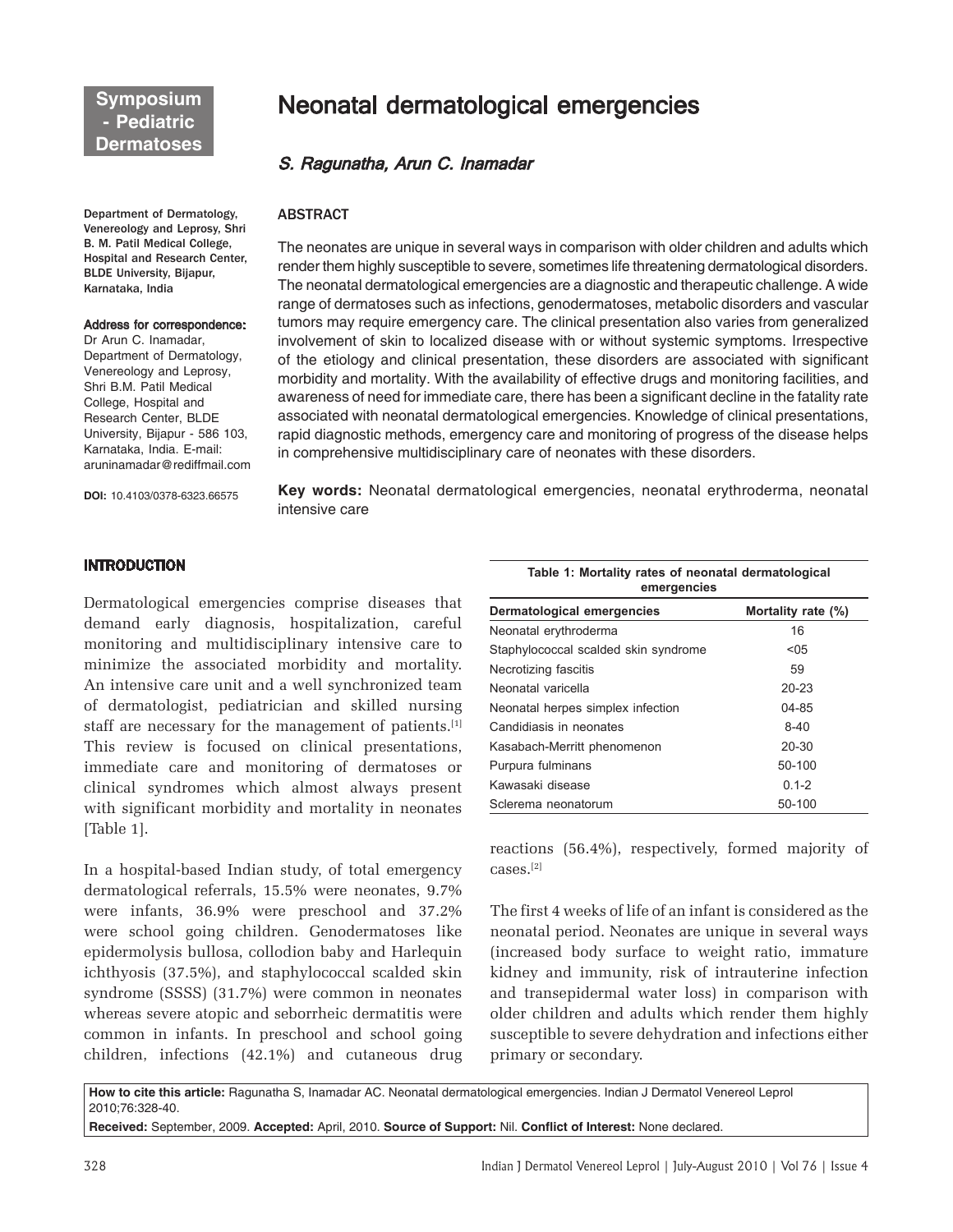# CLASSIFICATION OF NEONATAL DERMATOLOGICAL **EMERGENCIES**

The neonatal dermatological emergencies can be clinically classified into two groups: primary dermatological emergencies and dermatoses associated with medical or surgical emergencies [Table 2]. In the former group, the involvement of skin is the primary cause for the mortality or is the major manifestation, and in the latter, cutaneous manifestations are the indicators of impending or underlying severe systemic involvement.

#### **Table 2: Classification of neonatal dermatological emergencies**

- 1. Primary dermatological emergencies
	- A. Neonatal erythroderma
		- Ichthyoses
		- Collodion baby
		- Harlequin ichthyosis
		- Lamellar ichthyosis
		- Congenital ichthyosiform erythroderma
		- Netherton syndrome
		- Immunodeficiency disorders
		- Omenn syndrome
		- Graft versus host disease
		- Severe combined immunodeficiency
		- Papulosquamous disorders
		- Congenital erythrodermic psoriasis
		- Congenital erythrodermic pityriasis rubra pilaris **Others**
		- Diffuse cutaneous mastocytosis
		- Drug-induced erythroderma (Vancomycin and ceftriaxone)
	- B. Neonatal cutaneous infections
		- Bacterial infections
		- Staphylococcal scalded skin syndrome
		- Necrotizing fascitis
		- Viral infections
		- Neonatal varicella
		- Neonatal herpes infection

Fungal infections

- Candidiasis in newborn
- C. Vesiculobullous disorders
	- Epidermolysis bullosa
- D. Metabolic disorders
	- Neonatal biotin deficiency
- E. Vascular tumors
	- Kasabach- Merritt phenomenon
- 2. Dermatoses associated with medical or surgical emergencies
	- A. Purpura fulminans
	- B. Kawasaki disease
	- C. Sclerema neonatorum

#### 1. PRIMARY DERMATOLOGICAL EMERGENCIES

## A. Neonatal erythroderma (red scaly baby)

Neonatal erythroderma is a rare and potentially life threatening condition irrespective of underlying etiology. The exact incidence of the condition is not known. A hospital-based retrospective study of pediatric patients (neonates and infants) attending a tertiary care children hospital in North India reported an incidence of 0.11% (20/19000).[3]

#### *Causes of neonatal erythroderma [Table 2]*

In a retrospective study of erythroderma during the first year of life, 32% of cases had congenital onset of the disease. All the cases belonged to ichthyosis group except for one case of Omenn syndrome. Forty percent of ichthyotic disorders presented with collodion membrane.<sup>[4]</sup> In a hospital-based, retrospective study from India, ichthyosiform erythroderma constituted 25% of cases.<sup>[5]</sup> In this study, infections were also included unlike the previous study.[4] Rare causes of neonatal erythroderma include congenital erythrodermic psoriasis, diffuse cutaneous mastocytosis, graft versus host disease and congenital erythrodermic pityriasis rubra pilaris.<sup>[6]</sup>

#### *Clinical features*

The clinical presentation is characterized by generalized erythema and scaling irrespective of the underlying disease. However, certain clinical clues may help in establishing the etiology of the condition [Table 3].<sup>[3,4,6]</sup> Apart from clinical presentations, family history of erythroderma and atopy, sibling mortality and consanguineous marriage also help in the differential diagnosis. Sibling mortality and family history of erythroderma have been reported in 57% and 66% of cases of Omenn syndrome and Netherton syndrome, respectively. Consanguineous marriage has been reported in 25%, 88% and 33% cases of ichthyoses, Netherton syndrome and primary immunodeficiency respectively. Family history of atopy can be elicited in 33% and 43% of cases of Netherton syndrome and Omenn syndrome, respectively.[4]

Despite clinical and laboratory evaluation, some cases remain undiagnosed. These neonates presented with severely pruritic erythroderma, marked induration of skin, severe alopecia, nail abnormalities, failure to thrive, lymphadenopathy and hepatosplenomegaly. Family history of atopy may be present in 60% of cases. Severe systemic infection occurs in almost all the cases.[4] Leiner's disease is another such entity applied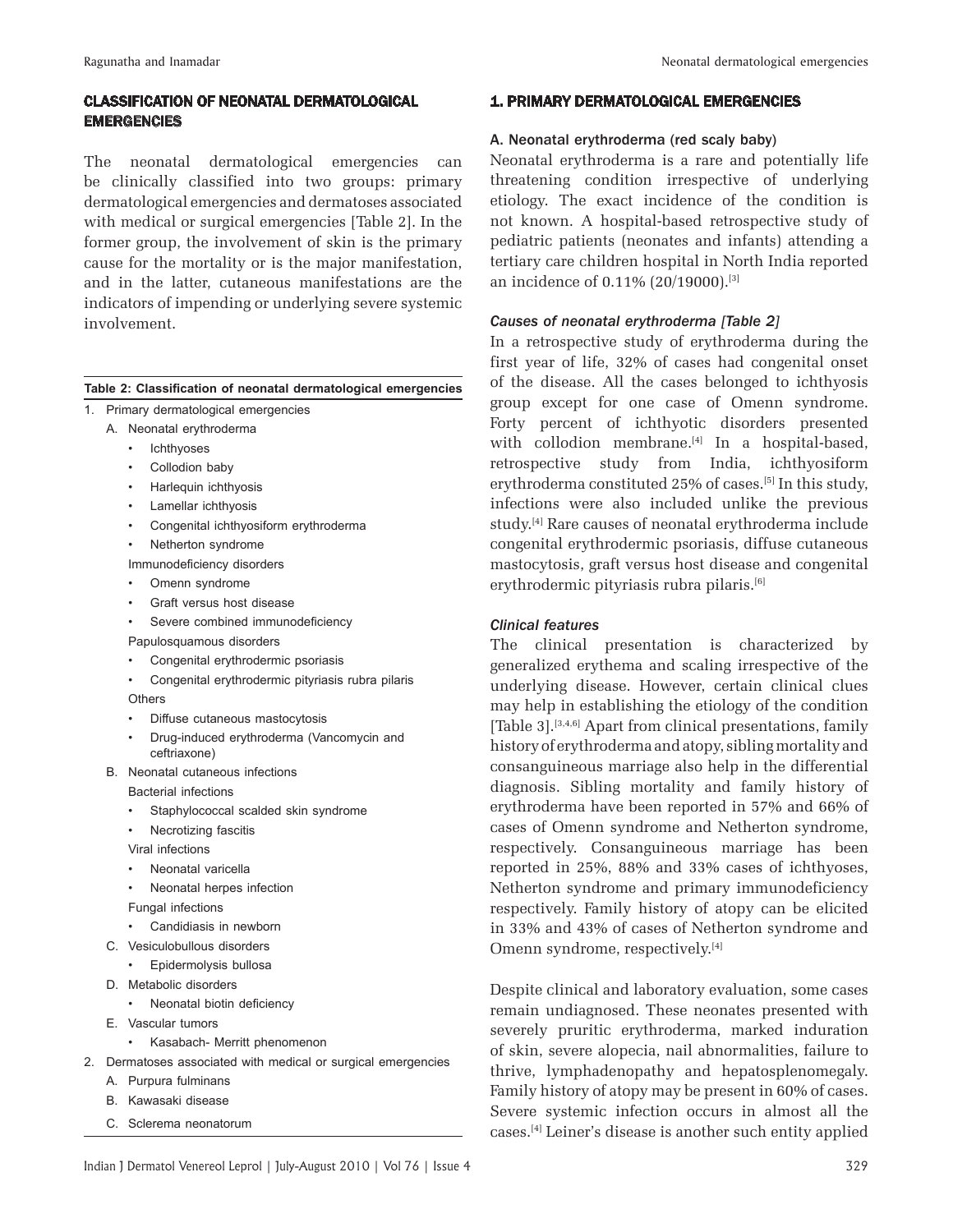| <u>rabic J. Olimcar unicrentiar ulayirosis or heonatar erytinouerina</u>                                                                                                                          |                                                                                  |
|---------------------------------------------------------------------------------------------------------------------------------------------------------------------------------------------------|----------------------------------------------------------------------------------|
| <b>Clinical presentation</b>                                                                                                                                                                      | <b>Diseases</b>                                                                  |
| Severe pruritic erythroderma with induration, severe alopecia, failure to thrive,<br>lymphadenopathy, hepatosplenomegaly                                                                          | Immunodeficiency disorders (Omenn syndrome, Severe<br>combined immunodeficiency) |
| Erythroderma with moderate to severe pruritus, sparse hair, trichorrhexis<br>invaginata (demonstrated at birth by examination of eye brows or eye lashes),<br>diarrhea, failure to thrive         | Netherton syndrome                                                               |
| Erythroderma with history of collodion membrane, ectropion, eclabion                                                                                                                              | Non-bullous ichthyosiform erythroderma                                           |
| Erythroderma with superficial blisters and erosions                                                                                                                                               | Bullous ichthyosiform erythroderma                                               |
| Erythroderma with areas of unaffected skin, absence of ectropion                                                                                                                                  | Congenital erythrodermic psoriasis                                               |
| Erythroderma with areas of unaffected skin, follicular hyperkeratosis,<br>palmoplantar keratoderma                                                                                                | Congenital erythrodermic pityriasis rubra pilaris                                |
| Morbiliform rash evolving into erythroderma, fever, lymphadenopathy,<br>hepatosplenomegaly, T cell immunodeficiency                                                                               | Graft versus host disease (transplacental passage of<br>maternal lymphocytes)    |
| Erythroderma, extensive blistering, diarrhea, vomiting, abdominal cramps,<br>wheezing, pruritus, flushing, hypotension, fever and Darier's sign                                                   | Congenital diffuse/ erythrodermic mastocytosis                                   |
| Newborn encased in a 'armour' like thick, yellow plates of scales with deep red<br>fissures, frog-like face with ectropion, eclabion, and flat nose and ears, digits<br>bound in a tight membrane | Harleguin ichthyosis                                                             |

#### **Table 3: Clinical differential diagnosis of neonatal erythroderma**

to a neonatal erythroderma after other causes have been ruled out. A follow- up study of five infants with Leiner's phenotype revealed immunological abnormalities in all the cases; one had hypogammaglobulinemia, one had combined immunodeficiency which was later diagnosed as Omenn syndrome and three were diagnosed as Netherton syndrome with elevated IgE levels.[7]

#### *Consequences of neonatal erythroderma*

The diagnosis of the disease is usually delayed. Hence, the management of the condition is usually aimed at prevention or treatment of consequences and/ or complications of erythroderma. The loss of cutaneous barrier results in interrelated alterations in transepidermal water loss, caloric or heat loss and metabolic rate.

**Effect on transepidermal water loss:** Normally, in addition to mandatory water loss by the kidneys and gastrointestinal system, additional water losses occur due to evaporation from the skin and respiratory tract. The latter two are not measured usually and hence termed as insensible water loss (IWL). Transepidermal water loss (TEWL) contributes 70% of this insensible water loss.[8]

The TEWL reflects both skin immaturity and the larger surface area to weight ratio. In a normal fullterm infant, the TEWL is about 6-8  $g/m^2/h$  (12ml/kg/ day). Whereas in preterm infants born at 24-25 weeks gestation, TEWL is  $60 \text{ g/m}^2/h$  (about 140 ml/kg/day) and then it falls exponentially to 45  $g/m^2/h$  by 3<sup>rd</sup> day

and to 24  $g/m^2/h$  by 28<sup>th</sup> day. By 32 weeks of gestation, TEWL normalizes along with skin maturity to that of normal full term infant. The severity of TEWL also depends on ambient humidity. A high ambient humidity reduces TEWL especially in premature infants. In term infants, the susceptibility to change in ambient humidity is very low.[9,10] The TEWL depends on various factors such as ambient and body temperature, microenvironment of neonatal care, activity of baby, phototherapy, gestational age of the baby and skin trauma.<sup>[11]</sup>

In pediatric patients with ichthyosis, the total body TEWL, depending upon the severity and genetic heterogeneity, ranges from  $746 \pm 468$  ml/day (mean basal TEWL of 39.6  $\pm$  20.6 ml/m<sup>2</sup>/h compared to upper limit of normal 8.7 ml/m2 /h) in contrast to 209 ml/day seen in age-matched children with competent skin barrier.<sup>[12]</sup> An estimation of TEWL from normal and abnormal skin of a collodion baby using evaporimeter at day 4 demonstrated a loss of 18  $\pm$  2 g/m²/h and 112  $\pm$ 2 g/m2 /h of water respectively, at room temperature of 270 C and relative humidity of 25%. The same reduced significantly, in parallel with the clinical improvement of the skin at day 30 to 5.5  $\pm$  2 g/m<sup>2</sup>/h and 16  $\pm$  2  $g/m^2/h$  respectively, at room temperature of 23 °C and relative humidity of 37%.[11] This significant reduction in TEWL underlines the importance of maintenance of skin barrier, ambient humidity and temperature.

**Effect on caloric or heat loss and metabolic rate:** The TEWL is always accompanied by heat loss at the rate of 0.58 kcal/ ml. The total caloric loss from daily TEWL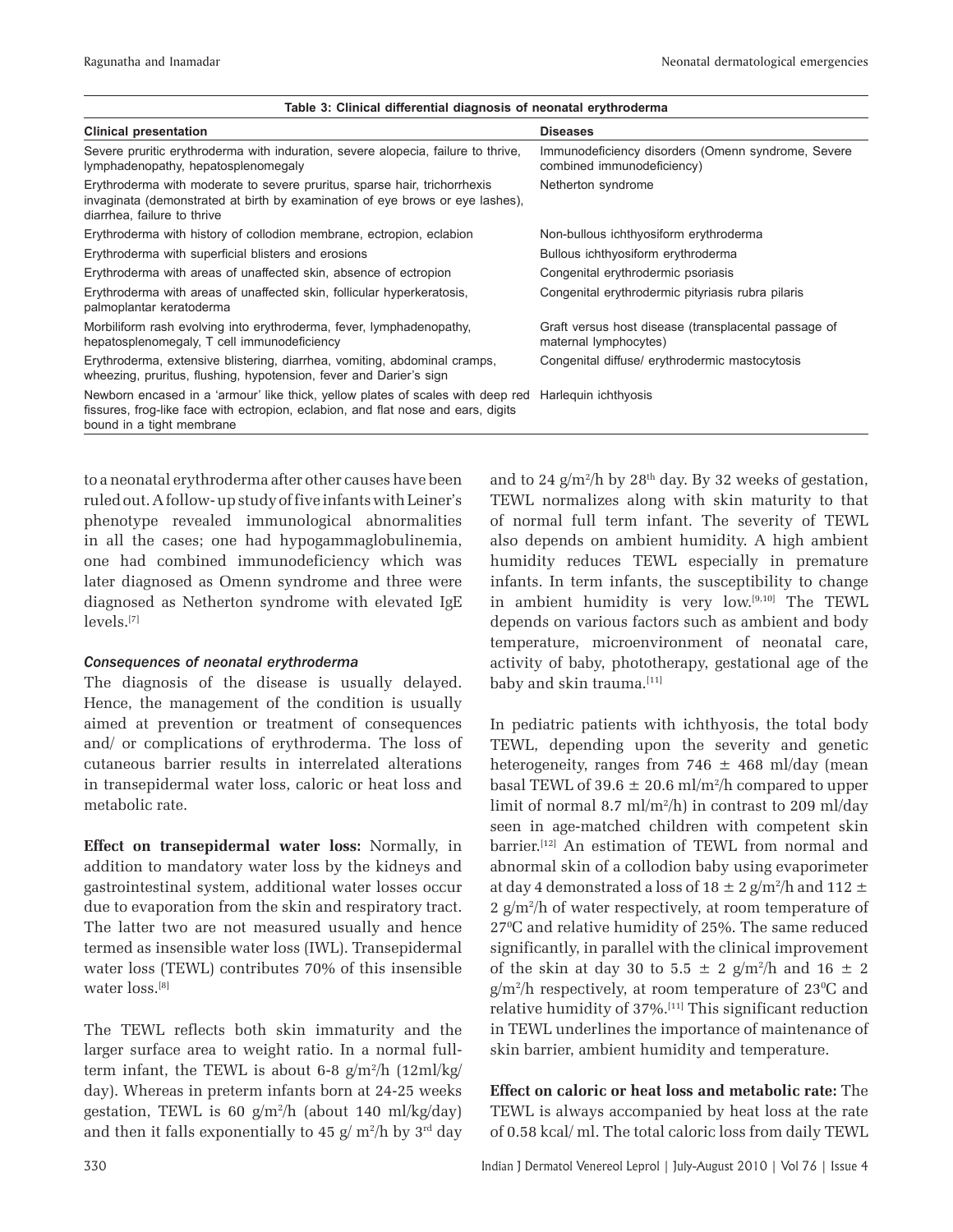in pediatric patients with ichthyosis ranges from 84 to 1015 kcal (21 $\pm$ 9.8 kcal/kg/day with a mean of 433 $\pm$  272 kcal/day) in contrast to 41- 132 kcal/ day seen in agematched children.[12] Therefore, it is very difficult to regulate temperature in such babies and hyperpyrexia may occur if the ambient temperature is too high. $[9,11]$ This evaporative caloric loss is compounded by cutaneous hyperplasia and inflammation. These, at the same time, result in increased metabolic rate. Also the resting energy expenditure in the infants with ichthyosis is usually 19% or higher than predicted. Hence the severity of the barrier defect correlates with the increased metabolic demand.[13]

#### *Complications of neonatal erythroderma*

The neonates with erythroderma are at increased risk of hypernatremic dehydration, severe systemic infections, hypoalbuminemia and hyperpyrexia or hypothermia as a result of consequences of erythroderma (see above). These complications are more pronounced in collodion baby, Harlequin ichthyosis, severe lamellar ichthyosis, Netherton syndrome and Omenn syndrome resulting in significant mortality and morbidity. Increased skin fragility, fissures, cracks, erosions or immunodeficiency in these disorders result in severe septicemic infections.<sup>[3,4,6]</sup>

#### *Laboratory investigations*

The laboratory evaluation of neonatal erythroderma is facilitated by a few investigations. Serum IgE levels are markedly elevated in Netherton and Omenn syndrome. Histopathological study of skin biopsy specimens preferably taken simultaneously from 2 or 3 different sites contributes to the specific diagnosis only in 45% of cases. Significant orthokeratosis with corneocytes arranged in laminated and compact fashion, prominent hypergranulosis, acanthosis, and absent or few inflammatory cells suggest ichthyoses except Netherton syndrome. In bullous ichthyosiform erythroderma, epidermolytic hyperkeratosis is seen. Omenn syndrome and graft versus host disease are characterized by dermal and epidermal lymphocytic infiltration and keratinocyte necrosis with satellite lymphocytes. Serum electrolyte and albumin levels should be monitored because of increased risk of hypernatremic dehydration (Sodium >160mmol/l), and hypoalbuminemia from enteral and transcutaneous loss of proteins. Bacterial culture from skin swabs from different sites or blood is indicated if secondary bacterial infection or septicemia is suspected.<sup>[3,4,6]</sup>

# *Management*

Regardless of underlying disease, the management of neonatal erythroderma includes fluid and electrolyte balance, correction of caloric and protein intake, and prevention and treatment of infections.[4] Specific therapy is started once the diagnosis of underlying disease is established.

**Fluid and electrolyte balance:** In neonatal erythroderma, satisfactory fluid and electrolyte balance is achieved by reduction of high TEWL, and parenteral fluid and electrolyte replacement [Table 4]. Initial fluid calculation is a matter of best clinical judgment influenced by changing clinical circumstances.[9] The adequacy of fluid replacement should be monitored carefully using clinical and laboratory parameters [Table 5]. Further fluid and electrolyte replacement is guided by these parameters.[8]

#### **Table 4: Principles of management of fluid and electrolyte balance in neonates**

- Reduction of TEWL
- Maintenance of high humidity microenvironment above 60%
- Nursing the baby under a radiant warmer with humidified body hood
- Maintenance of body and ambient temperature
- Application of water impermeable barriers such as emollients
- 2. Parenteral fluid and electrolyte replacement
	- Replacement of fluid deficit:
		- In moderate (10%) to severe (15%) dehydration, the fluid deficits of 100 ml/kg and 150 ml/kg, respectively, are corrected over 24 h in addition to the maintenance fluid
		- Unless there is an acute blood loss, normal saline is the recommended fluid for immediate intravascular volume support
		- In infants with shock, 10-20 ml/kg of normal saline is given immediately followed by half of the deficit over 8 h. The remaining half is administered over 16 h.
	- Maintenance fluid
		- It is the sum of allowance for urinary water (30-60 ml/kg/day) plus estimated insensible water loss appropriate to gestational age and postnatal day
		- On the first day of life, it ranges from 2.5-3.5 ml/kg/h and increases to 5-6 ml/kg/h by the end of 1 week and thereafter 7-8 ml/kg/h
		- The maintenance fluid of choice is 10% dextrose maintained at 4-6 mg/kg/min (5% dextrose is used in low birth weight babies, <1250 g)
	- Sodium and potassium (2-3 meq/kg/day) should be added only after 48 h
	- Fluid restriction is advised only when there is evidence of volume overload because routine restriction compromises nutrition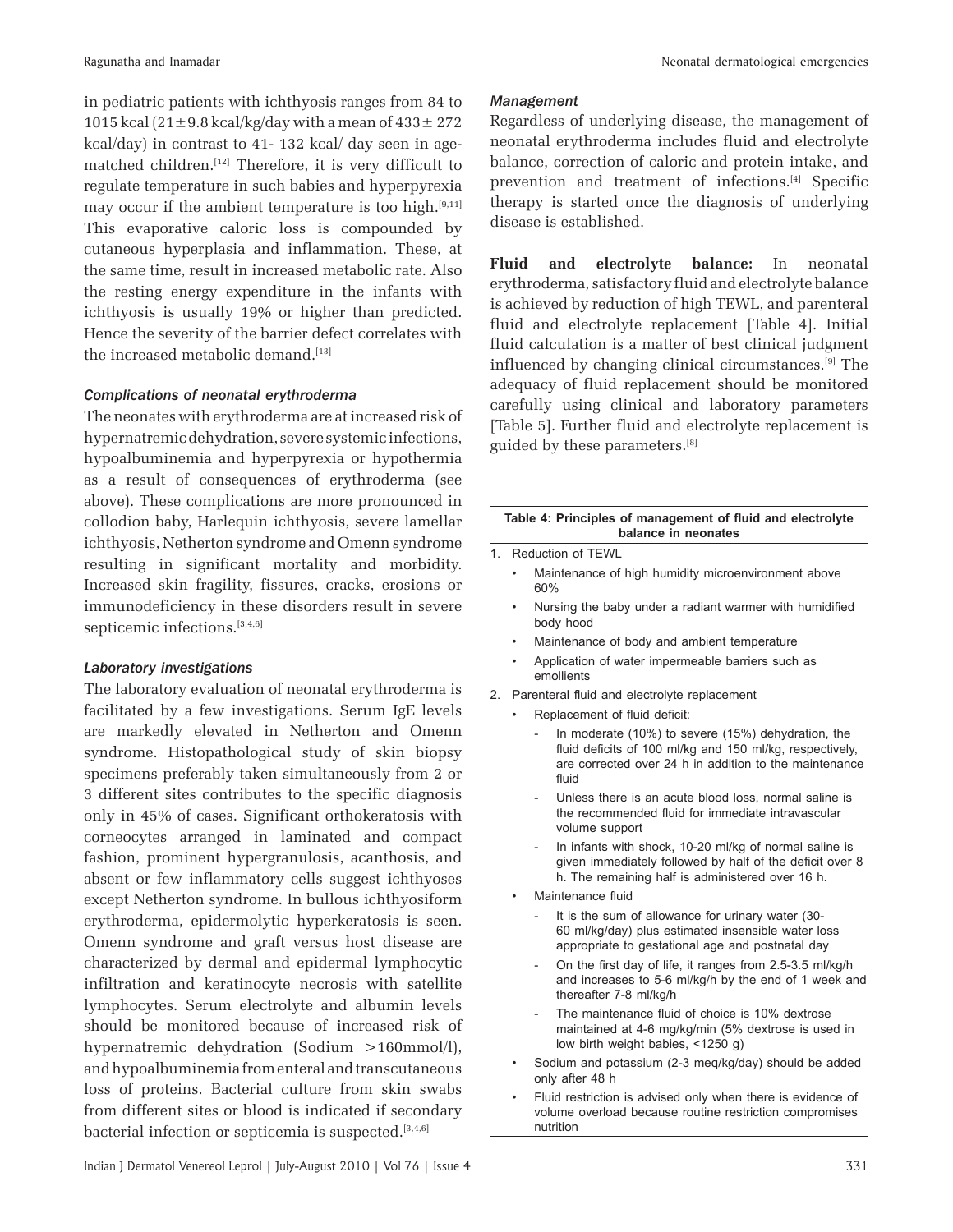#### **Table 5: Clinical and laboratory monitoring**

#### 1. Clinical monitoring

- Serial measurement of body weight
- Signs of dehydration (unreliable in neonates)
	- Infants with 10% dehydration (100ml/kg) may have sunken eyes and fontanel, cold and clammy skin, poor skin turgor and oliguria
	- Infants with 15% dehydration (150ml/kg) or more may have signs of shock (hypotension, tachycardia and weak pulse) in addition to above features
- 2. Laboratory monitoring
	- Serum sodium
		- Serum sodium values should be maintained at 135-145 meg/l
		- Hyponatremia with weight loss suggests sodium depletion requiring sodium replacement (2-3meq/kg/ day)
		- Hyponatremia with weight gain suggests water excess necessitating fluid restriction
		- Hypernatremia with weight loss suggests dehydration requiring fluid correction over 48 h
		- Hypernatremia with weight gain suggests salt and water excess necessitation fluid and sodium restriction
	- Urine output, specific gravity (SG) and osmolarity
		- Urine specific gravity is an useful guide to fluid therapy
		- The acceptable range for urine output is 1-3 ml/kg/h for SG of 1.005 to 1.012 and for osmolarity of 100-400 mosm/l
	- Blood gas
		- Not required for routine fluid management
		- Useful in acid-base management in patients with shock
		- Blood urea nitrogen and serum creatinine
			- Serum creatinine levels fall exponentially in the first week of life as maternally derived creatinine is excreted
			- Serial measurement of serum creatinine is required
			- Absence of normal decline of serum creatinine is an indicator of renal failure in neonates

**Protein and Caloric intake:** The supplementation of protein and calorie in neonates with erythroderma must meet the demands of hypermetabolic state and requirements of normal growth and development. There is a little consensus on the formula to compute the amount of calorie delivery or resting energy expenditure. Recently, there has been a change in concepts and guidelines of nutritional support in critically ill children [Table 6].<sup>[14]</sup>

As the neonate improves and hypermetabolic state reverses, the calorie supply may be increased to even hypercaloric nutritional support. Then the energy needs are roughly equal to the daily fluid requirements of infants. An estimated energy intake of 120-130 kcal/ kg/day is required to achieve a normal weight gain of

#### **Table 6: Principles of nutritional support in a critically ill neonate**

- During an acute phase of the disease, the aim is to avoid catabolism and not growth
- During hypermetabolic stress, the neonates are unable to utilize excess calories
- A permissive hypocaloric nutritional support is advised during hypermetabolic stress to avoid the complications of excess calorie delivery such as hyperglycemia, secondary inefficient insulinemia and osmotic diuresis
- The calorie delivery is patient tailored on a regular and daily basis depending on individual tolerance
- The target is to avoid hyperglycemia (>126-150 mg/dl) guided by periodic blood sugar estimations
- The recommended calorie intake in critically ill child is 25-30 kcal/kg/24 h
- Glucose infusion of 3-5 mg/kg/min inhibits catabolism of endogenous protein
- The recommended protein intake is 1.5-2.5 g/kg/day
- Enteral nutrition as gavage feeds through nasogastric or nasoduodenal tube is the preferred route of nutritional delivery
- Enteral feeds are commenced at low rate, 10-15% of usual daily requirements
- In hemodynamically unstable neonate, enteral feeding is started after stabilization

15 g/kg/day. The energy intake can be increased by 10-30% depending upon the stressful conditions. The resting energy expenditure in infants with ichthyosis is usually 19% or higher than predicted.<sup>[13]</sup> The calorie lost from total daily TEWL (see above) may provide a guide to replacement therapy. The glucose infusion should provide 50- 70% of energy requirement. Rest of the calorie is provided by lipids. At least 3% of calorie should be derived from essential fatty acids. Protein needs should be considered in conjunction with energy. The daily requirement of protein is 3-3.5 g/kg/ day. Normal requirements of vitamins and minerals should be met as there is little published data of these nutrients in sick children.<sup>[14]</sup>

**Treatment of infections:** Widespread cutaneous colonization and/or infection especially with *Staphylococcus aureus* are common in neonates with erythroderma. Antibiotics should be selected based on the results of culture and sensitivity. Parenteral antibiotics are preferred in neonates.[4]

**Specific therapy:** Topical application of bland emollients such as petrolatum or white soft paraffin helps in maintenance of barrier function of stratum corneum.[4,6] The efficacy of systemic retinoids in the treatment of ichthyosis except Netherton syndrome is well established. However, risk/ benefit ratio is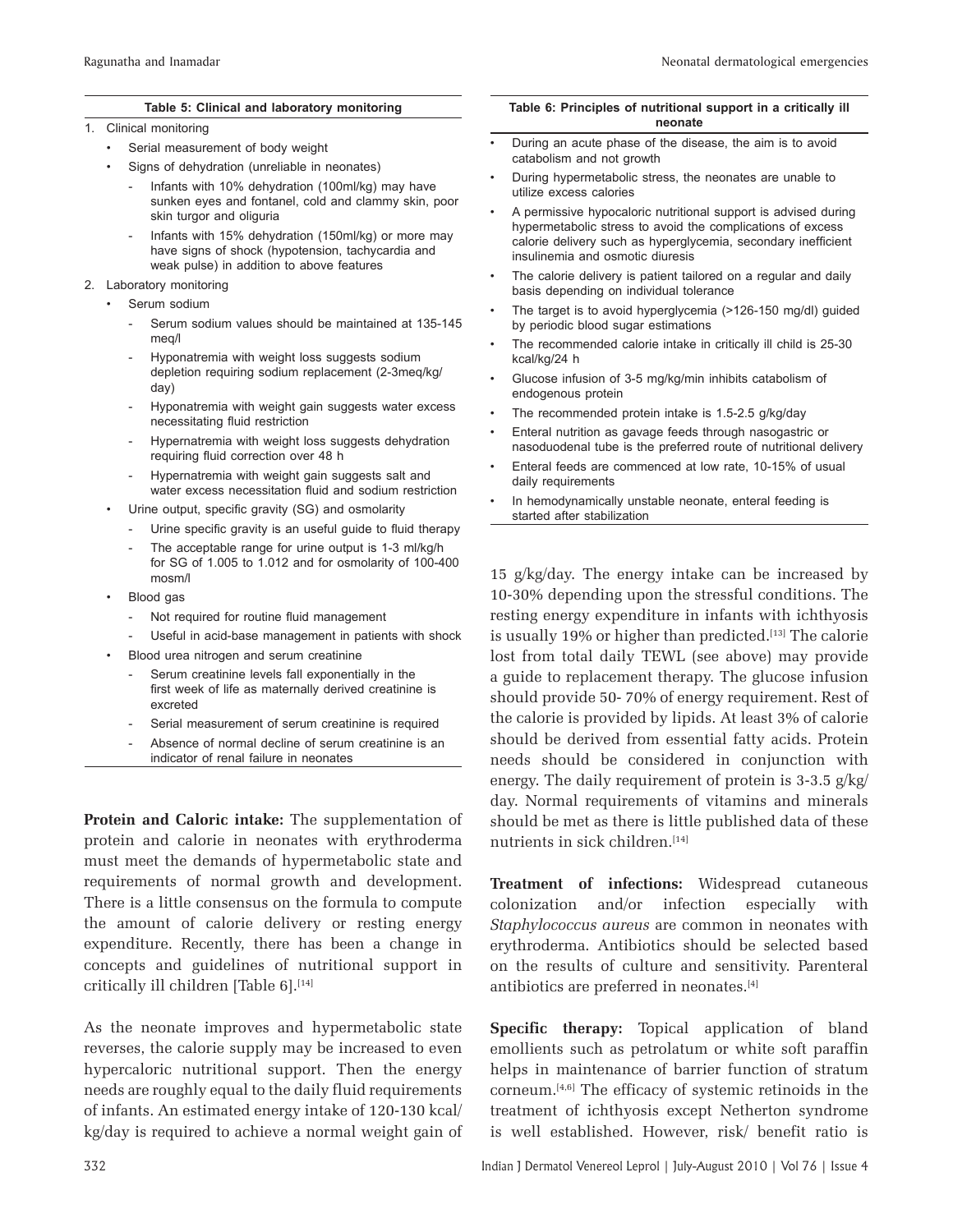considered before using retinoids because of increased skin fragility and decreased barrier competence induced by them. The use of topical retinoids and calcipotriol in generalized ichthyosis is limited by their irritancy and expense.[15] Omenn syndrome and severe combined immunodeficiency may need bone marrow transplantation.[4]

## B. Neonatal cutaneous infections

Newborns are susceptible to various infections during the perinatal period. Premature and low birth weight infants are particularly predisposed to fatal neonatal infectious disorders. These include staphylococcal scalded skin syndrome (SSSS), necrotizing fascitis, neonatal varicella, neonatal herpes simplex infection (HSV) and cutaneous candidiasis [Table 7].

**Staphylococcal scalded skin syndrome** follows trivial infective foci elsewhere in the body. The diagnosis is mainly based on typical clinical features [Table 7]. The culture from lesion is sterile because the infection is caused by exfoliative toxins (ET)-A and ET-B produced by *Staphylococcus aureus*. [16,17] Blood culture is usually negative in SSSS as the organism is rarely invasive. However, the neonates are at risk of Gram negative septicemia especially *Pseudomonas aerugenosa*. Tzanck smear from the ruptured blister may aid in the rapid diagnosis. SSSS responds well to antistaphylococcal antibiotics and supportive therapy.[18]

**Necrotizing fascitis** is primarily a disease of the adults. Though rare in neonates, NF is characterized by a fulminant course. The infection starts as a minimal rash, erythema, induration or cellulitis at the site [Table 7]. Non-invasive imaging techniques help in rapid diagnosis.<sup>[19]</sup> In probable cases of NF, the lack of resistance of fascial plane on finger pressure or blunt probe dissection during surgery establishes the diagnosis.[20] The infection is polymicrobial in almost 75% of cases on wound culture. The monomicrobial infection which occurs in 25% of cases is usually caused by *Staphylococcus aureus.*  A positive blood culture has been reported in 50% of cases among which 75% were monomicrobial and 25% were polymicrobial. Other laboratory findings include leukocytosis with a shift to left, and thrombocytopenia in about half of the patients.<sup>[19]</sup> Immediate surgical intervention with antibiotics $[21]$  is required because a prolonged lapse of time between the hospital admission and surgical debridement is the only potential determinant associated with an unfavorable outcome.<sup>[22]</sup> Death usually occurs in 59% of cases before or shortly after surgery due to septicemic shock, disseminated intravascular coagulation and/ or multiple organ failure.<sup>[19]</sup>

**Neonatal varicella** is usually transmitted from maternal varicella occurring during last 3 weeks of pregnancy. The manifestation of neonatal varicella during first 10-12 days of life suggests transplacental transmission of the disease. Postnatally acquired neonatal varicella presents after 12 days of life.[23] The severity and mortality of neonatal varicella depends on the day of onset of rash in the mother and neonate [Table 7].[24,25] Disseminated infection with pneumonia, hepatitis or meningo-encephalitis occurs in 20-50% of cases with a mortality of 20-23%. Death from severe pneumonitis and respiratory distress often occurs 4-6 days after the onset of lesions.<sup>[23]</sup>

**Neonatal HSV infection** is transmitted from the mother during one of the three distinct time intervals, intrauterine (5%), peripartum (85%) and post partum  $(10\%)$ .<sup>[26]</sup> Infants born to mothers who have first episode of genital herpes near term are at increased risk of developing neonatal herpes than those born to mothers with recurrent infection.[27] The clinical types of neonatal HSV infection includes skin, eye and/ or mouth (SEM) disease accounting for 45% of cases, disseminated disease accounting for 25% of cases and central nervous system (CNS) disease with or without SEM accounting for  $30\%$  of cases.<sup>[28]</sup> The neonatal HSV infection is considered as spectrum of disease because of overlapping signs and symptoms. Skin vesicles at or soon after birth are the most common clinical presentation of neonatal HSV infection [Table 7]. In disseminated disease, vesicles may not develop during entire course of the disease in over 20% of cases. Fever and lethargy are common in disseminated and CNS disease. CNS involvement in the form of encephalitis, which presents as seizures, is also seen in 60-75% of neonates with disseminated disease. The diagnosis is established by polymerase chain reaction (PCR) which has a sensitivity and specificity ranging from 75 to 100% and 71 to 100% respectively.<sup>[29-31]</sup> The detection of HSV DNA in CSF at the end of treatment is associated with poor outcomes. The acyclovir therapy should be continued in such patients till the CSF PCR becomes negative. The incidence of mortality associated with various types of neonatal herpes has declined significantly from pre-acyclovir era to the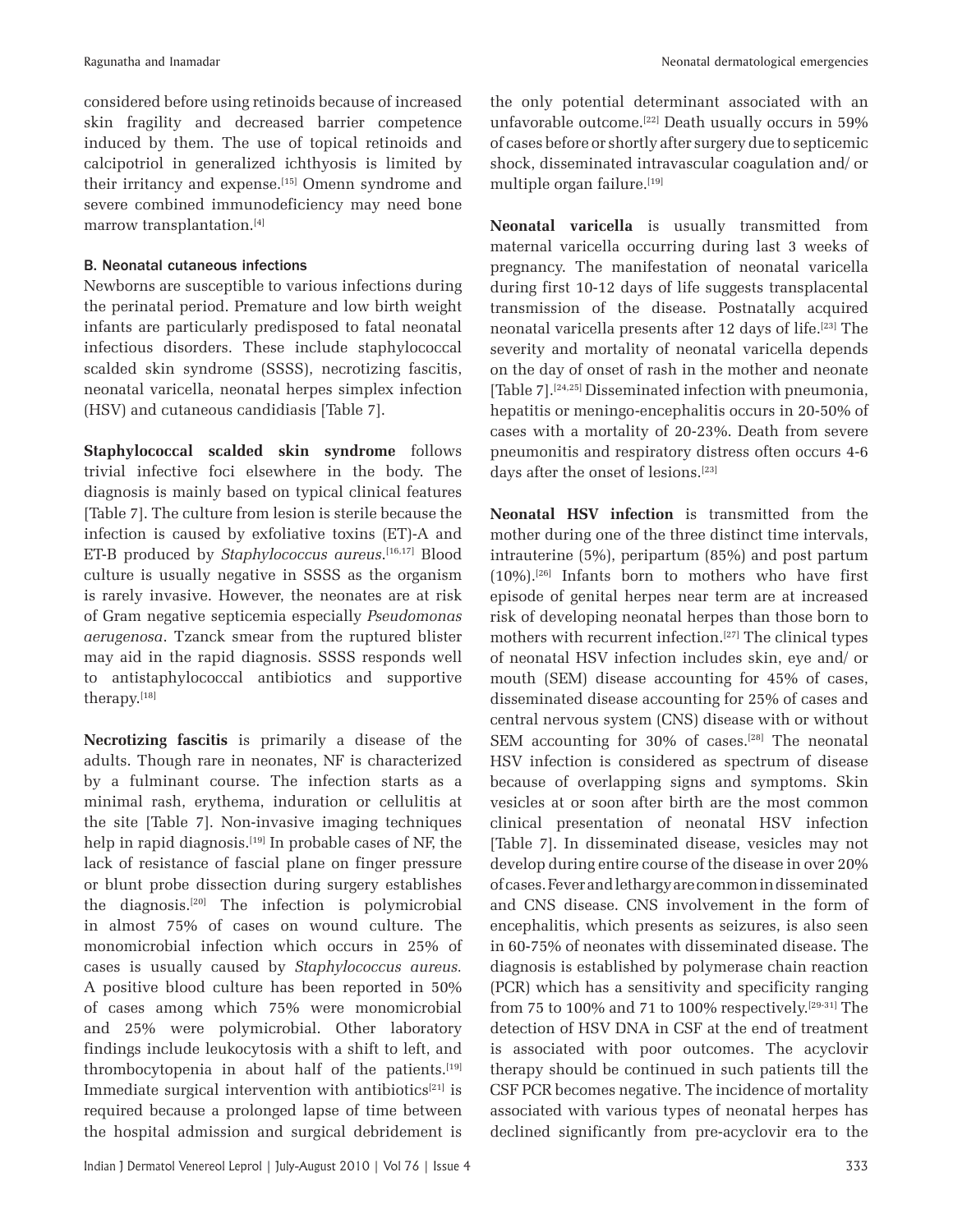|                                                    |                                                                                      |                                                                                                                                                                                                                                                           | Table 7: Neonatal cutaneous infections                                                                                                                                                                                                                                                                                                                                  |                                                                                                                                                                                                                           |                                                                                                                                                                                                                                                                       |                                                                                                                               |
|----------------------------------------------------|--------------------------------------------------------------------------------------|-----------------------------------------------------------------------------------------------------------------------------------------------------------------------------------------------------------------------------------------------------------|-------------------------------------------------------------------------------------------------------------------------------------------------------------------------------------------------------------------------------------------------------------------------------------------------------------------------------------------------------------------------|---------------------------------------------------------------------------------------------------------------------------------------------------------------------------------------------------------------------------|-----------------------------------------------------------------------------------------------------------------------------------------------------------------------------------------------------------------------------------------------------------------------|-------------------------------------------------------------------------------------------------------------------------------|
| <b>Infections</b>                                  | Age of<br>onset                                                                      | Etiology and risk<br>factors                                                                                                                                                                                                                              | <b>Clinical presentation</b>                                                                                                                                                                                                                                                                                                                                            | Rapid diagnosis                                                                                                                                                                                                           | Treatment*                                                                                                                                                                                                                                                            | <b>Monitoring</b>                                                                                                             |
| Staphylococcal Usually<br>scalded skin<br>syndrome | between<br>3 and 16<br>days, and<br>very rarely<br>occurs<br>within 24 h<br>of birth | Exfoliative toxin A<br>and B producing<br>Staphylococcus aureus.<br>Associated with a<br>trivial infective focus<br>in the nasopharynx,<br>conjunctivae, the skin,<br>the inner ear, the<br>umbilicus, or the urinary<br>tract.                           | Extensive blistering,<br>tender erythema,<br>prominent over flexures<br>and perioral area with<br>positive Nikolsky sign.<br>Sparing of mucus<br>membrane. Fever,<br>malaise, irritability and<br>poor feeding precede the<br>skin lesions.                                                                                                                             | A Tzanck<br>preparation shows or dicloxacillin or<br>large polygonal<br>epithelial cells with gentamicin or<br>large nuclei and no clindamycin, In<br>inflammatory cells. case of MRSA                                    | Intravenous cloxacillin Body weight,<br>cefotaxime with<br>vancomycin is used.<br>Replacement of fluid<br>and electrolytes.<br>protein and caloric<br>supplementation                                                                                                 | signs of<br>dehydration<br>and sepsis,<br>serum<br>sodium,<br>serum<br>creatinine,<br>urine output<br>and specific<br>gravity |
| Necrotizing<br>fascitis                            | Neonatal<br>period                                                                   | Fatal bacterial infection<br>of skin, subcutaneous<br>tissue, superficial fascia<br>develops in neonates<br>mammitis, post-operative thorax, back, scalp and<br>complications and fetal<br>scalp monitoring.                                              | Rapidly enlarging<br>erythema, induration or<br>cellulitis with violaceous<br>and deep fascia. Usually discoloration, hemorrhagic and accumulation<br>bullae and necrosis<br>with omphalitis, balanitis, involving abdominal wall,<br>extremity in the order of<br>frequency of occurrence.<br>Fever and tachycardia<br>are frequently associated<br>with skin lesions. | USG, CT and MRI<br>reveal thickening<br>of fascial plane<br>of fluid between<br>subcutaneous<br>fat tissue and<br>muscular layer                                                                                          | Surgical debridement<br>with broad spectrum<br>antibiotics covering<br>Gram negative,<br>Gram positive and<br>anaerobic organisms.<br>Skin grafting may<br>be required because<br>of poor granulation<br>tissue formation or<br>large post-operative<br>skin defects. | Signs of<br>sepsis and<br>multiorgan<br>failure, and<br>DIC                                                                   |
| Neonatal<br>varicella                              | Onset of<br>lesions<br>between 5<br>and 10-12<br>days of life.                       | Varicella zoster virus.<br>Maternal varicella<br>occurring within 5 days<br>before or 2 days after<br>delivery. Premature<br>infants weighing <1000 g fatal.<br>are at increased risk of<br>severe neonatal varicella<br>during first 6 weeks of<br>life. | Generalized vesicles on<br>an erythematous base.<br>Pneumonia, hepatitis and<br>meningo-encephalitis in<br>disseminated infection is                                                                                                                                                                                                                                    | Detection of<br>viral DNA by<br>PCR. ELISA,<br>direct fluorescent<br>antibody test,<br>indirect immuno-<br>fluorescence.<br>Detection of IgA or 7 days before the<br>IgM is confirmative delivery.<br>of active infection | Intravenous<br>Acyclovir 20 mg/<br>kg 8 <sup>th</sup> hourly for 5-7<br>days. No therapy is<br>recommended if the<br>maternal onset of<br>rash is more than                                                                                                           | Clinical or<br>laboratory<br>signs of<br>meningo-<br>encephalitis,<br>pneumonia,<br>hepatitis and<br><b>DIC</b>               |
| Neonatal HSV<br>infection                          | At or soon<br>after birth                                                            | HSV-1 and HSV-2.<br>Mothers who have<br>first episode of genital<br>herpes near term<br>(peripartum).                                                                                                                                                     | Localized (scalp,<br>face), grouped or<br>generalized vesicles<br>with lethargy, fever,<br>respiratory distress and/<br>or seizures. Disseminated infection<br>intravascular coagulation,<br>hepatitis and pneumonia<br>indicate disseminated<br>disease.                                                                                                               | Detection of viral<br>DNA by PCR.<br>Serology has no<br>role in diagnosis<br>of neonatal HSV                                                                                                                              | Intravenous Acyclovir<br>20 mg/kg 8 <sup>th</sup> hourly<br>for 21 days                                                                                                                                                                                               | Clinical or<br>laboratory<br>signs of<br>encephalitis,<br>pneumonia,<br>hepatitis and<br><b>DIC</b>                           |
| Candidiasis in<br>newborn                          | At birth or<br>within 6<br>days of life.                                             | Candida albicans.<br>Premature infant<br>of gestational age<br><27 weeks, weight<br><1000g, IUD or cervical<br>sutures, and invasive<br>procedures or extensive<br>instrumentation in<br>neonates.                                                        | CCC in premature<br>infant weighing<br><1000g presents as,<br>papulopustular eruptions<br>rapidly progressing to<br>form bullae, or burn-like<br>dermatitis with a tendency (infection of<br>to desquamate or erode,<br>multiple denuded areas<br>at birth, or rarely diaper<br>dermatitis<br>Invasive fungal dermatitis<br>with extensive crusting<br>and erosions     | KOH preparation<br>from skin<br>lesion shows<br>pseudohyphae<br>and budding yeast capsofungin,<br>cells. Funisitis<br>umbilical cord)<br>or chorioamnitis<br>is suggestive of<br>CCC.                                     | Intravenous<br>Amphotericin B<br>preparations for 21-<br>28 days. Fluconazole, temperature,<br>micafungin,<br>voriconazole in case<br>of intolerance to<br>amphotericin B                                                                                             | Respiratory<br>rate, blood<br>pressure,<br>and signs of<br>septicemia.                                                        |

CCC: Congenital cutaneous candidiasis, CT: Computed tomography, DIC: Disseminated intravascular coagulation, ELISA: Enzyme linked immunosorbant assay, HSV: Herpes simplex virus, IUD: Intrauterine device, MRSA: Methicillin resistant *Staphylococcus aureus*, MRI: Magnetic resonance imaging, USG: Ultrasonography. \*Intravenous cloxacillin (50-100 mg/kg/day in 4 divided doses), dicoxacillin (12.5-25 mg/kg/day in 4 divided doses), Cefotaxime (50-200 mg/kg/day depending on severity in 2-4 divided doses), gentamicin in the dose of 2.5mg/kg/dose every 12 hourly in neonates <7 days and every 8 hourly in neonates >7 days or clindamycin in the dose of 15-20mg/kg/day, vancomycin (10 mg/kg 8<sup>th</sup> hourly), Liposomal amphotericin B, initial dose of 1 mg/kg/day as continuous intravenous infusion gradually increased at 1 mg/kg/day over a few days to maximum of 5- 7.5mg/kg/day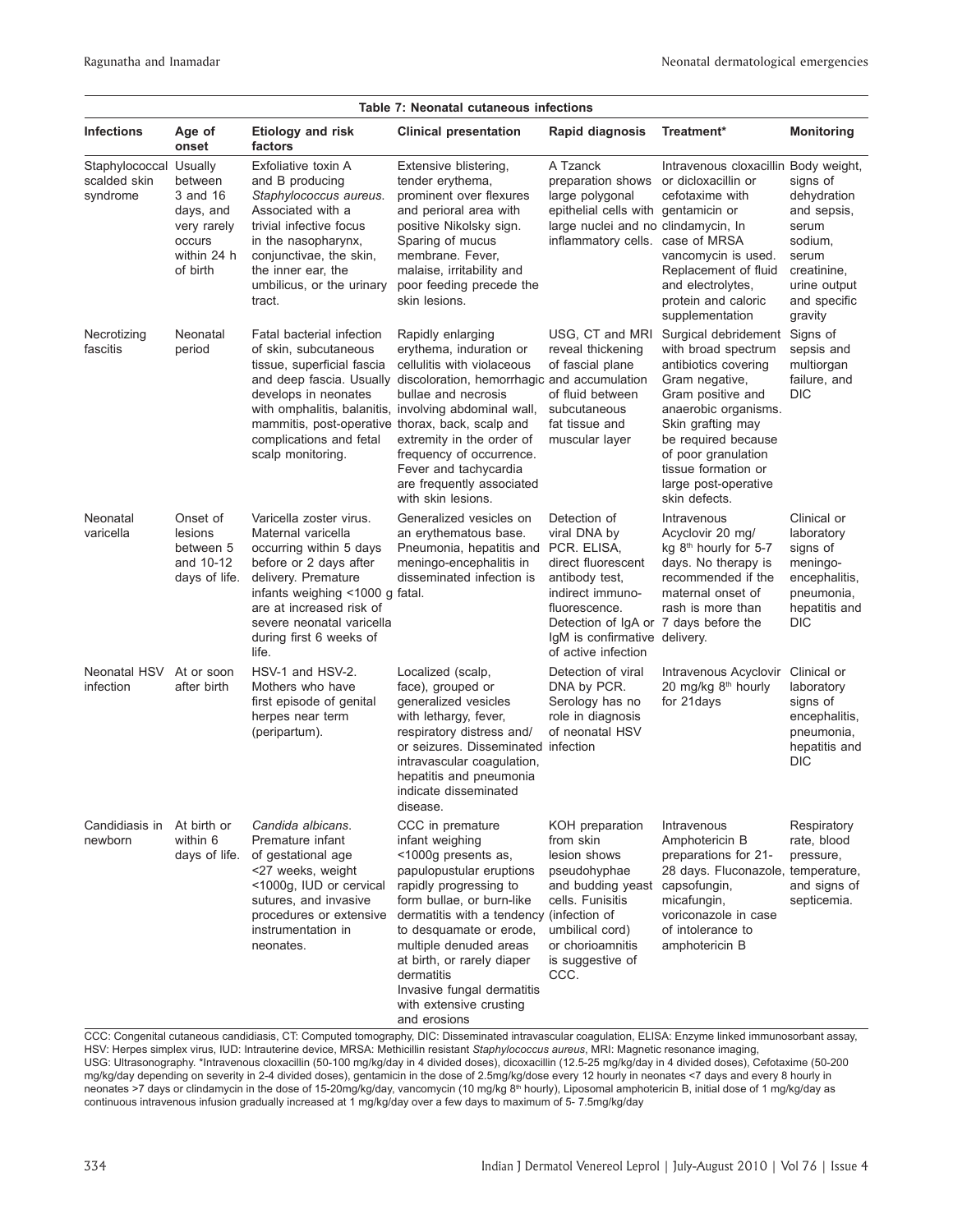present era.[32,33] The high dose and longer duration of acyclovir therapy has shown better results in terms of incidence of neurologic sequele, mortality, morbidity and relapse of the disease especially when HSV-2 is the causative agent.<sup>[34]</sup> Mortality has declined from  $85$ to 29% in disseminated disease (DIC, severe hepatitis, pneumonia) and from 50 to 4% in CNS disease (acute neurologic and autonomic dysfunction).[26]

**Candidiasis in newborns** occurs in two forms, congenital cutaneous candidiasis (CCC) and neonatal candidiasis. The former is acquired *in utero* and the latter during the passage through infected birth canal. The classical clinical presentation of CCC is a generalized erythematous macules, papules and/ or pustules measuring 2-4 mm on an erythematous base distributed predominantly over back, extensor extremities and skin folds, and almost always involving the palms and soles. The diaper area is usually spared and the oral mucosa is rarely involved. Over a span of few days the initial lesions evolve into pustules, vesicles and sometimes, bullae. The infection of nails can also occur occasionally in the form of onychia or paronychia. The lesions generally resolve with desquamation within 1-2 weeks.[35,36] Burn like dermatitis can occur in term infants which precedes systemic involvement.<sup>[37]</sup> The clinical presentation differs in premature infants weighing <1000g [Table 7]. Neonatal candidiasis on the other hand manifests after 7 days of life and is localized to oral cavity and diaper. However, in extremely low birth weight infants, the neonatal candidiasis may present as invasive fungal dermatitis.<sup>[38]</sup> In full-term infants, CCC follows a benign and self- limited course. CCC and neonatal candidiasis can progress to systemic candidiasis in neonates with certain risk factors [Table 7].<sup>[36]</sup> Cultures of blood, urine and cerebrospinal fluid (CSF) should be done whenever systemic infection is suspected, and in all premature infants. Respiratory distress in immediate neonatal period should arouse the suspicion of systemic involvement. Systemic involvement and mortality in neonates with CCC, weighing  $\lt$  1000g, occur in 67% and 40% of cases respectively when compared to those weighing  $> 1000g$  (10% and 8% respectively).<sup>[39]</sup> Antifungal therapy for CCC in a term infant has not shown any benefit. However, some authors recommend topical or oral therapy to decrease the number of viable organisms on the skin.[40] Respiratory distress, leukocytosis with immature forms, persistent hyperglycemia and glycosuria, positive cultures from blood, urine or CSF,

burn like dermatitis, and extensive instrumentation and invasive procedures are the indications for systemic therapy in CCC.<sup>[36]</sup> Intravenous amphotericin B is the first line of drug [Table 7]. Fluconazole 6 mg/ kg/day intravenously can also be used if the neonate develops intolerance to amphotericin B.<sup>[41]</sup> Newer broad spectrum systemic antifungals like voriconazole  $(4 \text{ mg/kg/day})$ ,<sup>[42]</sup> capsofungin  $(25 \text{ mg/m}^2/\text{day})$ , 1 h infusion)<sup>[43]</sup> and micafungin  $(2 \text{ mg/kg/day})$ <sup>[44]</sup> have been used in combination with or following initial amphotericin B therapy in critically ill neonates with systemic candidiasis.

# C. Epidermolysis bullosa

Epidermolysis bullosa (EB) is a group of inheritable mechanobullous disorders with a tendency to develop vesicles and bullae at the site of trivial trauma. Depending upon the level of defect and bullae in the basement membrane zone, EB is divided into three types: EB simplex (EBS), junctional EB (JEB) and dystrophic EB (DEB). Among several subtypes of EB, severe form of EBS-Dowling- Meara (EBS-DM), Herlitz-type JEB (JEB-H) and recessive DEB (RDEB) can be lethal in neonatal period.[45]

**Clinical features:** In severe cases of EBS-DM, extensive blisters may appear spontaneously particularly in hot environment. Bullae appear more hemorrhagic than in other types of EBS. Hands and feet are the predilected sites. Laryngeal involvement can also occur resulting in a weak cry. These neonates are more susceptible to recurrent infections and septicemia caused by *S. aureus* and *P. aeruginosa*. [46] Death in neonatal period is not infrequent. JEB-H is characterized by generalized cutaneous and mucosal erosions. Blisters and erosions are large and extensive seen at or soon after birth. Severe involvement of back and buttocks is common. Involvement of respiratory epithelium may result in stridor which can be fatal. In RDEB, blisters begin at birth and can be extensive. Extracutaneous involvement including gastrointestinal tract, genitourinary tract and ocular mucosa is common. Variable degree of nail changes is common in both JEB-H and RDEB. In neonatal period, sepsis is the worrisome problem and can lead to death in these severe forms of EB.<sup>[45]</sup>

**Diagnosis:** Transmission electron microscopy is the gold standard for the diagnosis of EB. But it is time consuming and labor- intensive. Immunofluorescence study is the preferred method of rapid diagnosis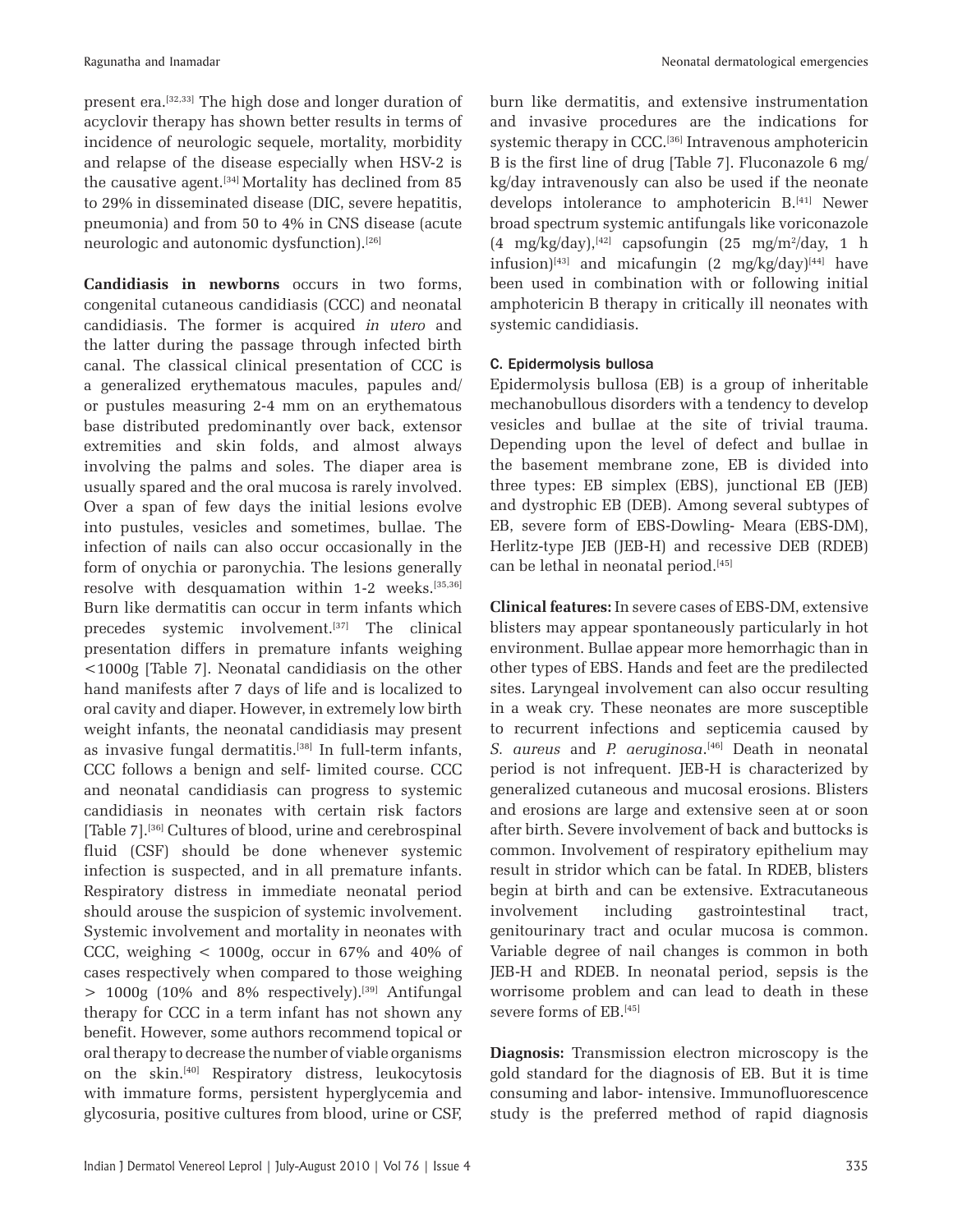of EB. Skin biopsy helps in differentiating other vesiculobullous disorders.[45]

**Treatment:** There is no specific therapy for EB. The neonate should be treated in neonatal intensive care unit specialized in EB. Radiant warmer and incubator should be avoided unless the newborn is of low birth weight. The main goals of care are minimizing new blister formation, maintenance of cooler environment temperature, promotion of wound healing, prevention of sepsis and adequate nutritional supplementation. In addition, correction of fluid and electrolyte imbalance, treatment of sepsis and administration of sufficient calories to meet added metabolic demands is very essential in severe cases.[45]

# D. Neonatal biotin deficiency

Holocarboxylase synthetase (HCS) deficiency causes neonatal biotin deficiency which usually manifests during first 6 weeks of life. Biotinidase deficiency causes infantile biotin deficiency after first 3 months of life. Biotin is required for the function of four carboxylase enzymes involved in fatty acid synthesis, gluconeogenesis and amino acid catabolism. These enzymes become active when biotin is linked to inactive apocarboxylase by the enzyme holocarboxylase synthetase.[47]

**Clinical features:** HCS deficiency causes severe bilaterally symmetrical well demarcated periorificial and intertriginous dermatitis and universal alopecia.<sup>[48]</sup> The neonate usually presents with severe metabolic acidosis and organic aciduria. Seizures, lethargy, projectile vomiting, abnormal muscle tone, athetosis, progressive loss of consciousness and coma are the other manifestations. HCS deficiency in a newborn presenting as collodion membrane with severe metabolic acidosis has been described. The presence of severe metabolic acidosis in a neonate with collodion membrane or ichthyosis may be considered as an indication for evaluation of HCS deficiency.<sup>[47]</sup> Neonatal biotin deficiency is fatal if not treated or diagnosed early.<sup>[47,48]</sup>

**Diagnosis:** The diagnosis is established by estimation of urinary organic acid excretion. 3-hydroxyisovaleric acid is the major metabolite excreted in biotin deficiency. Low carboxylase activities can be confirmed by enzyme assays. Poor incorporation of biotin into the carboxylases, and low transfer of biotin by the holocarboxylase synthetase enzyme are demonstrated by fibroblast analysis.[49]

**Treatment:** The dosage of biotin is usually high 20- 40 mg/day and sometimes 100 mg/day may be required. The signs and symptoms resolve completely following biotin therapy. Treatment with biotin gradually improves the biochemical abnormalities in blood and in cerebrospinal fluid (CSF), corrects the carboxylase enzyme activities, and provides clinical stability and a normal neurodevelopmental outcome. The biotin supplementation is required for life long. $[48,49]$ 

# E. Kasabach-Merritt phenomenon

Kasabach-Merritt phenomenon (KMP) is a clinical syndrome of thrombocytopenic coagulopathy in association with vascular tumor. It is usually seen in infants lesser than 3 months of age. It is caused by sequestration of platelets, accumulation of activated coagulation factors and local fibrinolysis in a vascular tumor. The common underlying vascular tumors are tufted angioma and Kaposi's hemangioendothelioma.<sup>[50]</sup> The latter is almost always associated with KMP.[51]

**Clinical features:** The onset of Kasabach-Merritt phenomenon is heralded by a sudden and rapid increase in the volume of the tumor, a change to a deep violet color and by the appearance of ecchymosis. These most commonly occur on the trunk, neck and proximal parts of the limbs. The rapidly enlarging tumor may compress the vital structures and the thrombocytopenia may cause acute hemorrhage in various internal organs  $(DIC).$ <sup>[52]</sup> In an infant, any rapidly growing vascular tumor with or without ecchymosis should be evaluated for both cutaneous and visceral KMP. The disease causes mortality in 20- 30% of patients.[53]

**Diagnosis:** Laboratory evidence of consumptive coagulopathy (prolonged prothrombin and activated partial thromboplastin time, reduced fibrinogen, and elevated D-dimer levels) and thrombocytopenia along with clinical course of the tumor confirm the diagnosis of KMP. Destructive vascular lesions on MRI aid in the diagnosis of visceral KMP.[51]

**Treatment:** A combination therapy is necessary as no single treatment modality is universally effective. Early initiation of oral corticosteroid therapy with prednisolone at 2-5 mg/kg/day is effective in increasing the platelet count and decreasing the size of the tumor. Prednisolone is ineffective if the coagulopathy is very severe. Vincristine in the dose of  $1-1.5$  mg/m<sup>2</sup>/week as slow intravenous infusion for 7 weeks is also effective and can be used as first line of treatment.[54] Surgical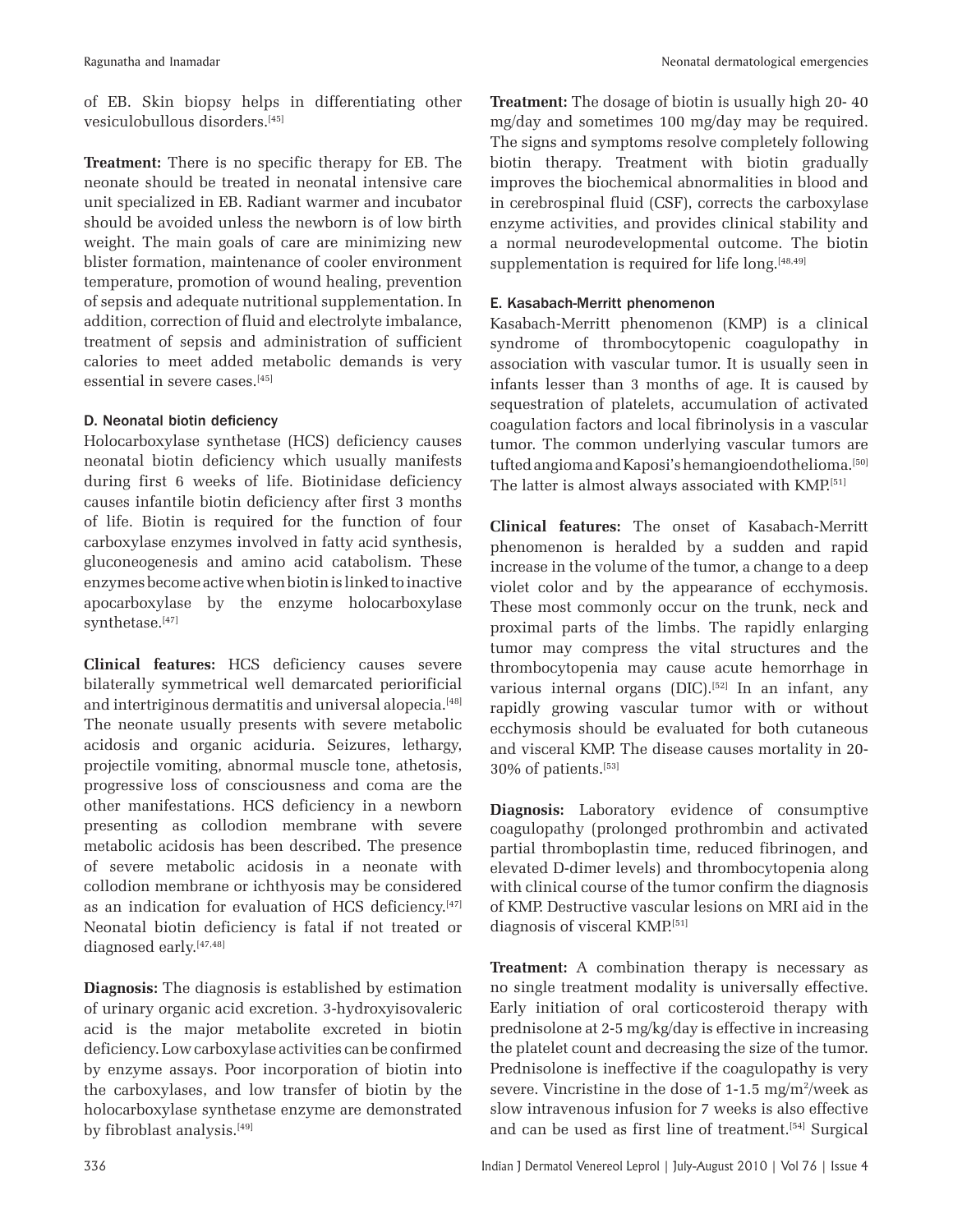excision with prior platelet transfusion is recommended for well circumscribed, small and superficial tumor. Embolization is an extremely valuable treatment which results in a rapid and permanent reversal of coagulopathy. Platelet transfusion is indicated prior to surgical procedures including embolization to achieve hemostasis. Otherwise, it is indicated only when there is severe bleeding. Supportive therapy with fresh frozen plasma and cryoprecipitate may be useful.[51]

# 2. DERMATOSES ASSOCIATED WITH MEDICAL OR SURGICAL EMERGENCIES

# A. Purpura fulminans

Purpura fulminans (PF) is an acute syndrome characterized by rapidly progressive skin necrosis and disseminated intravascular coagulation (DIC).[55]

Hereditary (congenital) protein C deficiency manifesting at birth is caused by homozygous or compound heterozygous mutations in PROC gene resulting in absolute deficiency of protein C. The condition is inherited as autosomal recessive disorder.[56]

Acute infectious PF in neonates is commonly caused by group B streptococcal septicemia. Gram negative septicemia due to *Escherichia coli* and *Enterobacter*, and staphylococcal septicemia may also cause PF in neonates.[57]

**Clinical features:** PF due to homozygous Protein C deficiency manifests from 2 h to 2 weeks after birth. The life threatening thrombotic event involves skin, central nervous system, eyes and kidney.[58] The clinical manifestation is characterized by sudden onset of widespread purpura commonly involving extremities, though any parts of the body may be affected. Soon the lesions enlarge and vesiculate forming hemorrhagic bullae. Subsequently the skin undergoes necrosis resulting in black eschar formation. The margins of the lesions are well demarcated, erythematous and indurated. The cutaneous manifestations culminate in DIC with associated internal bleeding.[59] In acute infectious PF, the characteristic lesions occur in a neonate with associated signs of septicemia.<sup>[60]</sup>

**Diagnosis:** The estimation of Protein C activity is a reliable test to diagnose hereditary Protein C deficiency. In homozygous form, the Protein C activity is markedly decreased to <0.02 IU/ml (Lower normal limit, 0.67-0.72 IU/ml). The levels above 0.03-0.05 IU/ ml are sufficient to ameliorate the symptoms of PF.[61] Increased D-dimer levels, low fibrinogen, increased fibrinogen degradation products (FDP), low platelet count, and prothrombin fragment 1.2 indicate DIC. These parameters along with clinical response are useful in monitoring and optimizing Protein C therapy.<sup>[62]</sup> Relevant investigations as indicated by clinical features should be done to know the involvement of central nervous system, kidney and eyes. In acute infectious PF, blood culture should be done to identify the causative organism for septicemia.

**Treatment:** Irrespective of underlying cause, the neonatal PF must be diagnosed and treated rapidly and aggressively [Table 8].<sup>[61]</sup> Acute infectious PF can be managed with immediate heparinization, and infusion of FFP (15 ml/kg every 12 h) along with the resuscitation measures for septic shock.<sup>[57]</sup> Prostacycline, a thromboxane  $A_2$  antagonist, in the initial dose of 5 ng/kg/min, then increased and maintained at 15 ng/kg/min for 48 h has been used successfully in the treatment of acute infectious PF. It has beneficial effects on pulmonary hypertension and thromboxane-induced platelet aggregations which occur in septicemia.[63] The mortality is almost 100% in untreated hereditary neonatal  $PF<sub>i</sub><sup>[61]</sup>$  whereas acute infectious PF is associated with 50% mortality.<sup>[60]</sup>

# B. Kawasaki disease

Kawasaki disease is a systemic vasculitis predominantly affecting younger children less than 4 years of age with peak age of onset of 6 to 11 months.<sup>[64]</sup> The disease is rare in infants below 3 months constituting only 1.7% of total cases.[65] However, there are few reports of neonatal KD. The youngest ever patient is a 2-week-old infant who presented with classical KD.[66] A recent survey suggests that the incidence of KD is rising in India.<sup>[67]</sup>

**Clinical features:** Neonatal KD is characterized by atypical presentations and a rapid and severe coronary artery involvement. The atypical presentations include low incidence of conjunctivitis, skin rash and extremity changes, and low C-reactive protein.[68] Lack of awareness of neonatal occurrence of KD is responsible for delay in diagnosis. Classical presentation of KD such as high-grade fever not relieved by antipyretics, generalized erythematous maculopapular rash, bilaterally symmetrical nonpitting edema of hands and feet, fissuring of lips, reddish discoloration of tongue and non-purulent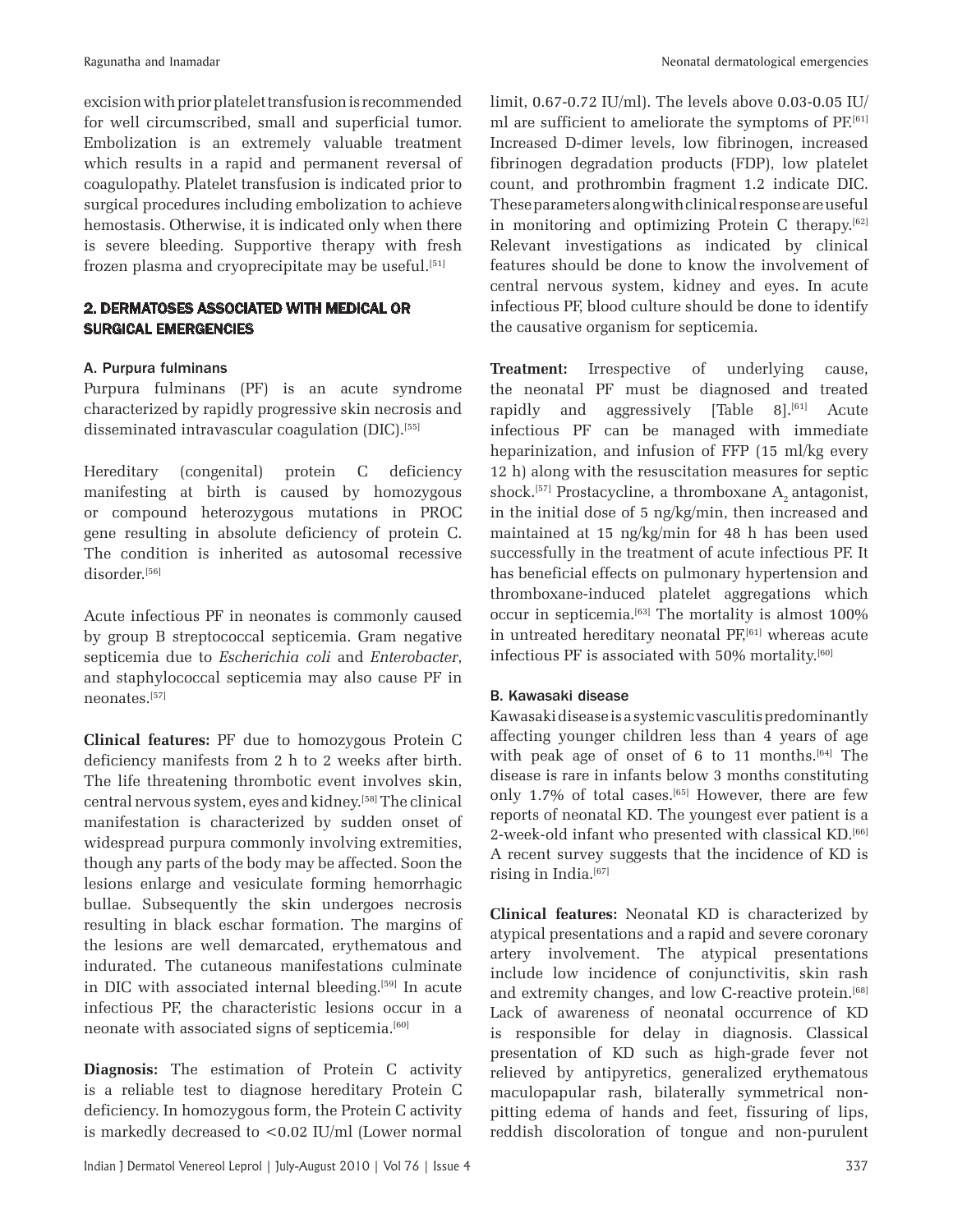| Table 8: Treatment of neonatal purpura fulminans (Congenital Protein C deficiency) |                                                                                                                                              |                                              |                                                                                                   |  |  |  |
|------------------------------------------------------------------------------------|----------------------------------------------------------------------------------------------------------------------------------------------|----------------------------------------------|---------------------------------------------------------------------------------------------------|--|--|--|
| Drug                                                                               | <b>Dosage</b>                                                                                                                                | <b>Duration</b>                              | Lab monitoring                                                                                    |  |  |  |
| Plasma derived Protein C<br>concentrate                                            | 60-80 ml/kg slow IV bolus every 6 h not Till complete* resolution of skin<br>exceeding 0.2 ml/min in children <10kg lesions and coagulopathy |                                              | Protein C activity:<br>Post- infusion- 1.0 IU/ml<br>Before infusion- 0.25 IU/ml<br>DIC parameters |  |  |  |
| Fresh frozen plasma                                                                | 20-30 ml/kg IV every 6 h                                                                                                                     | Same as above                                | DIC parameters                                                                                    |  |  |  |
| Activated human <sup>t</sup> protein C                                             | 20 µg/kg/h intravenous infusion                                                                                                              | 96 h (sepsis)<br>10 h (Protein C deficiency) | DIC parameters                                                                                    |  |  |  |
| Warfarin                                                                           | Slowly initiated overlapping with Protein<br>C concentrate and titrated to 0.3mg/kg                                                          | Long term                                    | International normalized ratio-2.5                                                                |  |  |  |
| --- --                                                                             |                                                                                                                                              |                                              |                                                                                                   |  |  |  |

DIC: Disseminated intravascular coagulation, \*After stabilization, the dosage interval is reduced to twice daily and continued till the desired INR is achieved with warfarin, † Approved only in adults with sepsis. However, it has been used effectively in congenital Protein C deficiency in a neonate, and acute infectious PF in 5-month-old infant

bilateral bulbar conjunctivitis has been reported.<sup>[64]</sup> Mortality due to KD occurs between 2 and 12 weeks after the onset of illness, and is usually secondary to coronary aneurysms and their complications. Improvement in the early diagnosis and institution of appropriate therapy in the acute phase resulted in decline in mortality from 1-2% (pre IVIg era) to 0.08% (IVIg era).[67] Similarly the coronary artery disease declined from 20-25% to 3-5%.[69]

**Diagnosis:** Clinical diagnosis of KD in a neonate requires a high index of suspicion. The diagnosis is confirmed by echocardiography. Aneurysmal dilatation of coronary arteries and dysfunction of valves are the common findings on echocardiography. A repeat echocardiography is obtained at 2-3 weeks and again at 6-8 weeks following the onset of illness. Acute phase reactants like C- reactive protein should also be monitored to assess the acute inflammatory phase.[67]

**Treatment:** The mainstay of treatment is intravenous immunoglobulin (IVIg) along with high dose aspirin. The maximum benefit of IVIg in preventing coronary artery dilatation is seen when it is administrated within first 10 days of illness. The usual dosage schedule is IVIg 2g/kg as single dose and aspirin 30- 50 mg/kg/day in three divided doses until the fever subsides (around  $14<sup>th</sup>$  day), then  $10-30$  mg/kg/day till complete disappearance of acute inflammation (usually 6-8 weeks).<sup>[67]</sup> Not all patients respond to single dose of IVIg. Such resistant patients require second dose of IVIg  $(2g/kg)$ .<sup>[69]</sup> Persistence of fever, persistently elevated acute phase reactants (systemic inflammation) and new onset dilatation of coronary arteries are indicators of second dose of IVIg.[68] Newer drugs like infliximab (5 mg/kg over 2 h) have been investigated for safety and tolerability in pediatric patients (youngest, 2 months; oldest 5 years) with KD.

Infliximab was found to be safe but the efficacy still needs to be addressed.[69]

# C. Sclerema neonatorum

Sclerema neonatorum is regarded as end stage of severe systemic disease. Sclerema is an uncommon, life-threatening condition, usually of newborns, with a case-fatality rate ranging from 50 to 100%. Hypothermia, severe malnutrition, septic shock, serum ammonia and C- reactive protein levels are considered as predictors of mortality.[70]

**Clinical features:** The disease manifests during first 1-2 weeks of life in severely debilitated term and preterm infants. It is characterized by sudden onset of diffuse hardening of skin initially involving the lower legs and later spreading to thighs, buttocks, trunk, and cheeks. The palms, soles and genitalia are usually spared. The skin is cold, smooth, hard and bound down.[71] Neonates with diarrhoea and sepsis presenting with hypothermia, lower serum protein and prealbumin are prone to develop sclerema.<sup>[72]</sup>

**Diagnosis:** The diagnosis is mainly based on characteristic clinical features. Histology of the skin biopsy shows thickening of the trabeculae supporting the subcutaneous adipose tissue and a sparse inflammatory infiltrate of lymphocytes, histiocytes and multinucleate giant cells. The laboratory abnormality may include electrolyte disturbances, hypoglycemia and azotemia.[71]

**Treatment:** Supportive therapy such as maintenance of body temperature, correction of fluid and electrolyte disturbances, and nutritional supplementation may sometimes reduce the inevitable mortality. Systemic corticosteroids, exchange transfusion and antibiotics have improved the survival rate in infants with sepsis.[71]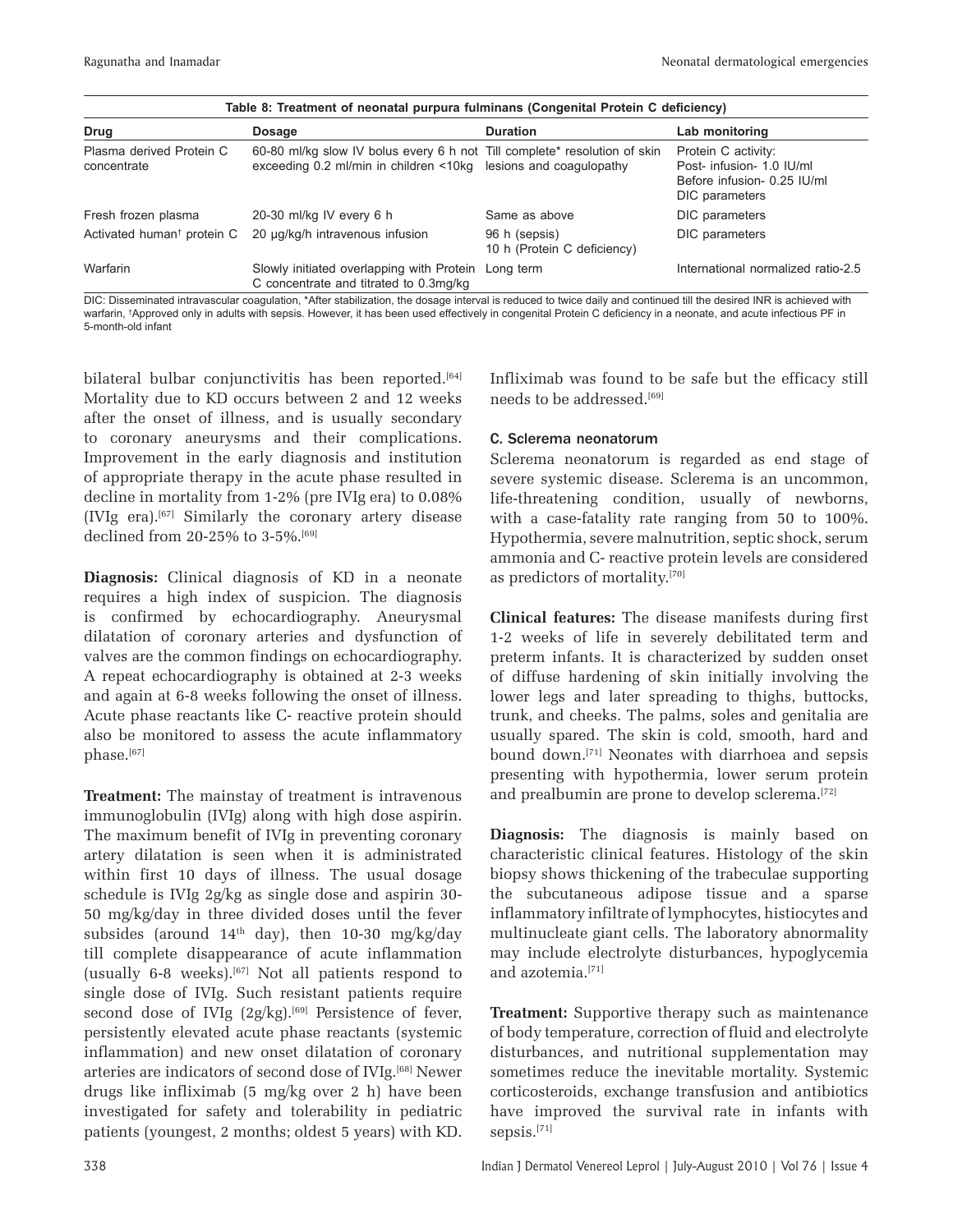#### **CONCLUSION**

With the availability of effective drugs and monitoring facilities, and awareness of need for immediate care, there has been a significant decline in the fatality rate associated with neonatal dermatological emergencies. Knowledge of clinical presentations, rapid diagnostic methods, emergency care and monitoring the progress of the disease help in comprehensive multidisciplinary care of neonates with these disorders.

#### REFERENCES

- 1. Inamadar AC, Palit A. Acute skin failure: Concept, causes, consequences and care. Indian J Dermatol Venereol Leprol 2005;71:379-85.
- 2. Sarkar R, Basu S, Patwari AK, Sharma RC, Dutta AK, Sardana K. An appraisal of pediatric dermatological emergencies. Indian Pediatr 2000;37:425-9.
- 3. Sarkar R. Neonatal and Infantile erythroderma: 'The red baby'. Indian J Dermatol 2006;51:178-81.
- 4. Pruzkowski A, Bodemer C, Fraitag S, Teillac-Hamel D, Amoric JC, Prost YD. Neonatal and Infantile erythroderma. A retrospective study of 51 patients. Arch Dermatol 2000;136:875-80.
- 5. Sarkar R, Sharma RC, Koranne RV, Sardana K. Erythroderma in children: A clinico-etiological study. J Dermatol 1999;26:507-11.
- 6. Hoeger PH, Harper JI. Neonatal erythroderma: Differential diagnosis and management of the 'red baby'. Arch Dis Child 1998;79:186-91.
- 7. Glover MT, Atherton DJ, Levinsky RJ. Syndrome of erythroderma failure to thrive and diarrhoea in infancy: A manifestation of immunodeficiency. Pediatrics 1988;81:66-72.
- 8. Chawla D, Agarwal R, Deorari AK, Paul VK. Fluid and Electrolyte management in term and preterm neonates. Indian J Pediatr 2008;75:255-9.
- 9. Modi N. Management of fluid balance in the very immature neonate. Arch Dis Chil Fetal Neonatal Ed 2004;89:F108-11.
- 10. Shwayder T, Akland T. Neonatal skin barrier: Structure, function, and disorders. Dermatol Ther 2005;18:87-103.
- 11. Buyse L, Graves C, Marks R, Wijeyesekera K, Alfaham M, Finlay AY. Collodion baby dehydration: the danger of high tranepidermal water loss. Br J Dermatol 1993;129:86-8.
- 12. Mosowtz DG, Fowler AJ, Heyman MB, Cohen SP, Crumrine D, Elias PM. Pathophysiologic basis for growth failure in children with ichthyosis: an evaluation of cutaneous ultrastructure, epidermal permeability barrier function, and energy expenditure. J Pediatr 2004;145:82-92.
- 13. Elias PM, Williams LM, Wolleran WM, Jiang YJ, Schumth M. Pathogenesis of permeability barrier abnormalities in ichthyosis: Inherited disorders of lipid metabolism. J Lipid Res 2008;49:694-714.
- 14. Iyer PU. Nutritional support in the critically ill child. In: Udani S, Ugra D, Chugh K, Khilnani P, editors. IAP specialty series on Pediatric intensive care. New Delhi: JayPee Brothers Medical Publishers (P) Ltd; 2008. p. 408-15.
- 15. Williams ML, Bruckner AL, Nopper AJ. Generalized disorders of cornification (the ichthyoses). In: Harper J, Oranje A, Prose N, editors. Textbook of Pediatric Dermatology. 2nd ed. Oxford: Blackwell Publishing; 2006. p. 1304-58.
- 16. Ladhani S, Joannou CL, Lochrie DP, Evans RW, Poston SM. Clinical, microbial, and biochemical aspects of exfoliative toxins causing Staphylococcal scalded skin syndrome. Clin Microbiol Rev 1999;12:224-42.
- 17. Makhoul IR, Kassis I, Hashman N, Sujov P. Staphylococcal scalded skin syndrome in very low birth weight premature infant. Pediatrics 2001;108:E16.
- 18. Ladhani S, Garbash M. Staphylococcal skin infections in children. Rational drug therapy recommended. Pediatr Drug 2006;7:77-102.
- 19. Hsieh WH, Yang PH, Chao HC, Lai JY. Neonatal necrotizing fascitis: A report of three cases and review of literature. Pediatrics 1999;103:e53.
- 20. Green RJ, Dafoe DC, Raffin TA. Necrotizing fascitis. Chest 1996;110:219-29.
- 21. Moss RL, Musemeche CA, Kosloske AM. Necrotizing fascitis in children: prompt recognition and aggressive therapy improve survival. J Pediatr Surg 1996;31:1142-6.
- 22. McHenry CR, Piotrowski JJ, Petrinic D, Malangoni MA. Determinants of mortality for necrotizing soft-tissue infections. Ann Surg 1995;221:558-65.
- 23. Sauerbrei A, Wutzler P. Neonatal varicella. J Perinatol 2001;21:545-9.
- 24. Sterner G, Forsgren M, Enocksson E, Grandien M, Granstro¨m G. Varicella -zoster infections in late pregnancy. Scand J Infect Dis 1990;71:30-5.
- 25. Prober CG, Gershon AA, Grose C, McCracken GH, Nelson JD. Consensus: varicella - zoster infections in pregnancy and the neonatal period. Pediatr Infect Dis J 1990;9:865-9.
- 26. Kimberlin DW. Neonatal herpes simplex infection. Clin Microbiol Rev 2004;17:1-13.
- 27. Brown ZA, Wald A, Morrow RA, Selke S, Zeh J, Corey L. Effect of serologic status and cesarean delivery on transmission rates of herpes simplex virus from mother to infant. JAMA 2003;289:203-9.
- 28. Kimberlin DW, Lin CY, Jacobs RF, Powell DA, Frenkel LM, Gruber WC, *et al*. Natural history of neonatal herpes simplex virus infections in the acyclovir era. Pediatrics 2001;108:223-9.
- 29. Kimberlin DW, Lakeman FD, Arvin AM, Prober CG, Corey L, Powell DA, *et al*. Application of the polymerase chain reaction to the diagnosis and management of neonatal herpes simplex virus disease. J Infect Dis 1996;174:1162-7.
- 30. Kimura H, Futamura M, Kito H, Ando T, Goto M, Kuzushima K, *et al*. Detection of viral DNA in neonatal herpes simplex virus infections: frequent and prolonged presence in serum and cerebrospinal fluid. J Infect Dis 1991;164:289-93.
- 31. Troendle-Atkins J, Demmler GJ, Buffone GJ. Rapid diagnosis of herpes simplex virus encephalitis by using the polymerase chain reaction. J Pediatr 1993;123:376-80.
- 32. Kimberlin DW, Lin CY, Jacobs RF, Powell DA, Corey L, Gruber WC, *et al*. Safety and efficacy of high-dose intravenous acyclovir in the management of neonatal herpes simplex virus infections. Pediatrics 2001;108:230-8.
- 33. Kimberlin DW. Advances in the treatment of neonatal herpes simplex infections. Rev Med Virol 2001;11:157-63.
- 34. Kimura H, Futamura M, Ito Y, Ando Y, Hara S, Sobajima H, *et al*. Relapse of neonatal herpes simplex virus infection. Arch Dis Child Fetal Neonatal Ed 2003;88:F483-6.
- 35. Chapman RL. *Candida* infections in neonate. Curr Opin Pediatr 2003;15:91-102.
- 36. Darmstadt GL, Dinulos JG, Miller Z. Congenital cutaneous candidiasis: Clinical presentation, pathogenesis, and management guidelines. Pediatrics 2000;105:438-44.
- 37. Pradeepkumar VK, Rajaurai VS, Tan KW. Congential candidiasis: Varied presentations. J Perinatol 1998;18:311-6.
- 38. Rowen JL, Atkins JT, Levy ML, Baer SC, Baker CJ. Invasive fungal dermatitis in the ≤1000-gram neonate. Pediatrics 1995;95:682-7.
- 39. Baley JE, Silverman RA. Systemic candidiasis: Cutaneous manifestations in low birth weight infants. Pediatrics 1998;2:211-5.
- 40. Johnson DE, Thompson TR, Ferrieri P. Congenital candidiasis. Am J Dis Child 1981;135:273-5.
- 41. Leibovitz E. Neonatal candidosis: Clinical picture, management controversies and consensus, and new therapeutic options. J Antimicrobiol Chemo 2002;49:69-73.